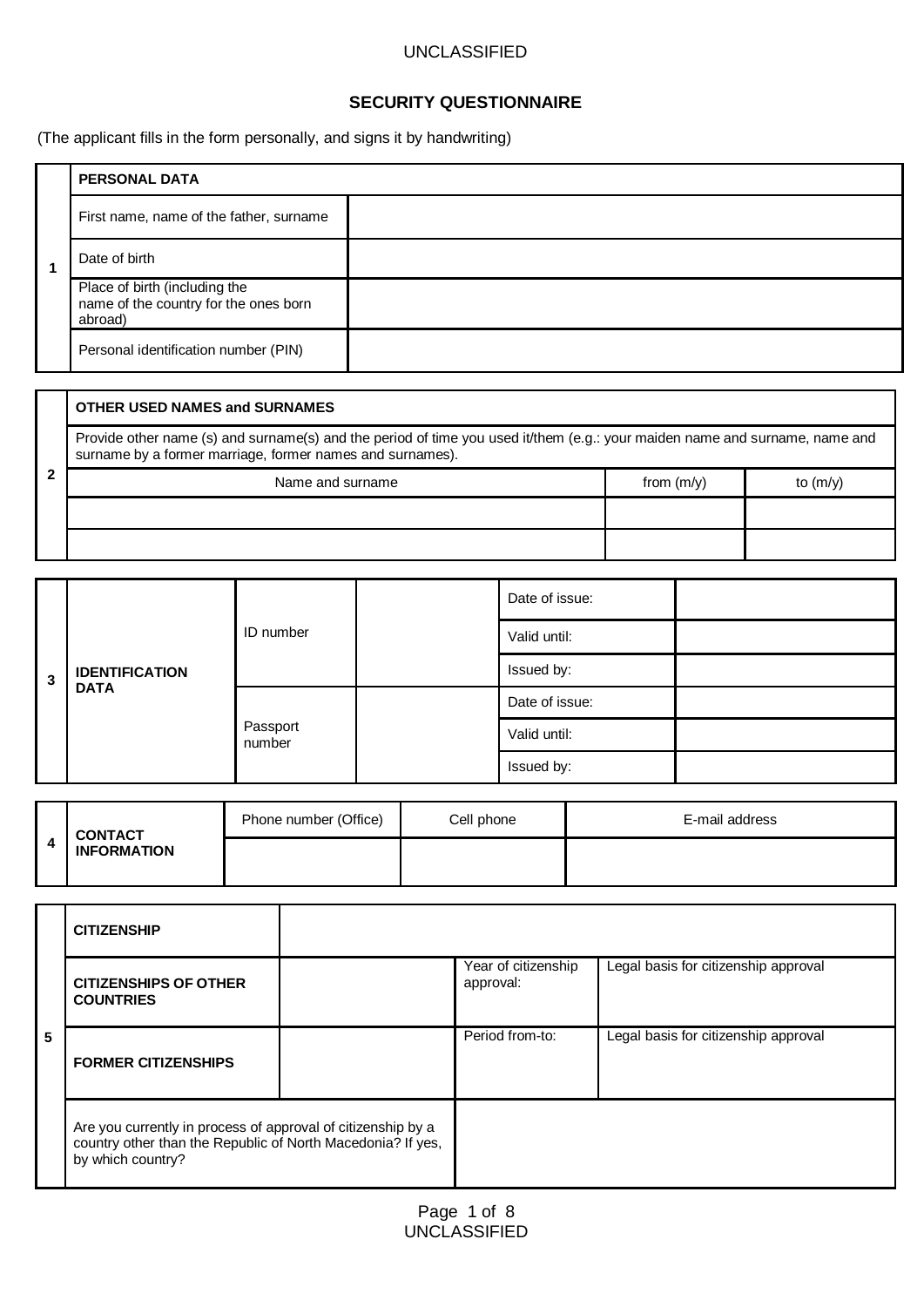|   | <b>RESIDENCE INFORMATION</b>                                                                                                                         |         |  |  |  |
|---|------------------------------------------------------------------------------------------------------------------------------------------------------|---------|--|--|--|
| 6 | List the addresses where you have lived, beginning with your present residence (#1) and going backwards. All places of<br>residency must be listed.* |         |  |  |  |
|   | Period from-to (m/y)                                                                                                                                 | Address |  |  |  |
|   |                                                                                                                                                      |         |  |  |  |
| 2 |                                                                                                                                                      |         |  |  |  |
| 3 |                                                                                                                                                      |         |  |  |  |
| 4 |                                                                                                                                                      |         |  |  |  |
|   | If you currently live on a temporary address, provide it:                                                                                            |         |  |  |  |

|                | <b>EDUCATION</b>                                  |                                                                                                                                                                                                                                      |                    |  |  |
|----------------|---------------------------------------------------|--------------------------------------------------------------------------------------------------------------------------------------------------------------------------------------------------------------------------------------|--------------------|--|--|
| $\overline{7}$ | school.*                                          | List the education institutions you have attended beginning with the latest (#1) and going backwards until and including secondary                                                                                                   |                    |  |  |
|                | Name and location of the<br>education institution |                                                                                                                                                                                                                                      |                    |  |  |
| 1              | Period from-to (m/y)                              | Degree awarded/ level of education acquired                                                                                                                                                                                          | Year of graduation |  |  |
|                | Name and location of the<br>education institution |                                                                                                                                                                                                                                      |                    |  |  |
| 2              | Period from-to (m/y)                              | Degree awarded/ level of education acquired                                                                                                                                                                                          | Year of graduation |  |  |
|                |                                                   |                                                                                                                                                                                                                                      |                    |  |  |
|                | Name and location of the<br>education institution |                                                                                                                                                                                                                                      |                    |  |  |
| 3              | Period from-to (m/y)                              | Degree awarded/ level of education acquired                                                                                                                                                                                          | Year of graduation |  |  |
|                |                                                   |                                                                                                                                                                                                                                      |                    |  |  |
|                | Name and location of the<br>education institution |                                                                                                                                                                                                                                      |                    |  |  |
| 4              | Period from-to (m/y)                              | Degree awarded/ level of education acquired                                                                                                                                                                                          | Year of graduation |  |  |
|                |                                                   |                                                                                                                                                                                                                                      |                    |  |  |
|                |                                                   | If you have completed part of your education or professional training in another country, list the period, educational institution and<br>country (explain in more details for ex: students exchange program, specializations etc.). |                    |  |  |

There is not enough space for answers you can use a separate sheet of paper which you will attach at the end of the questionnaire.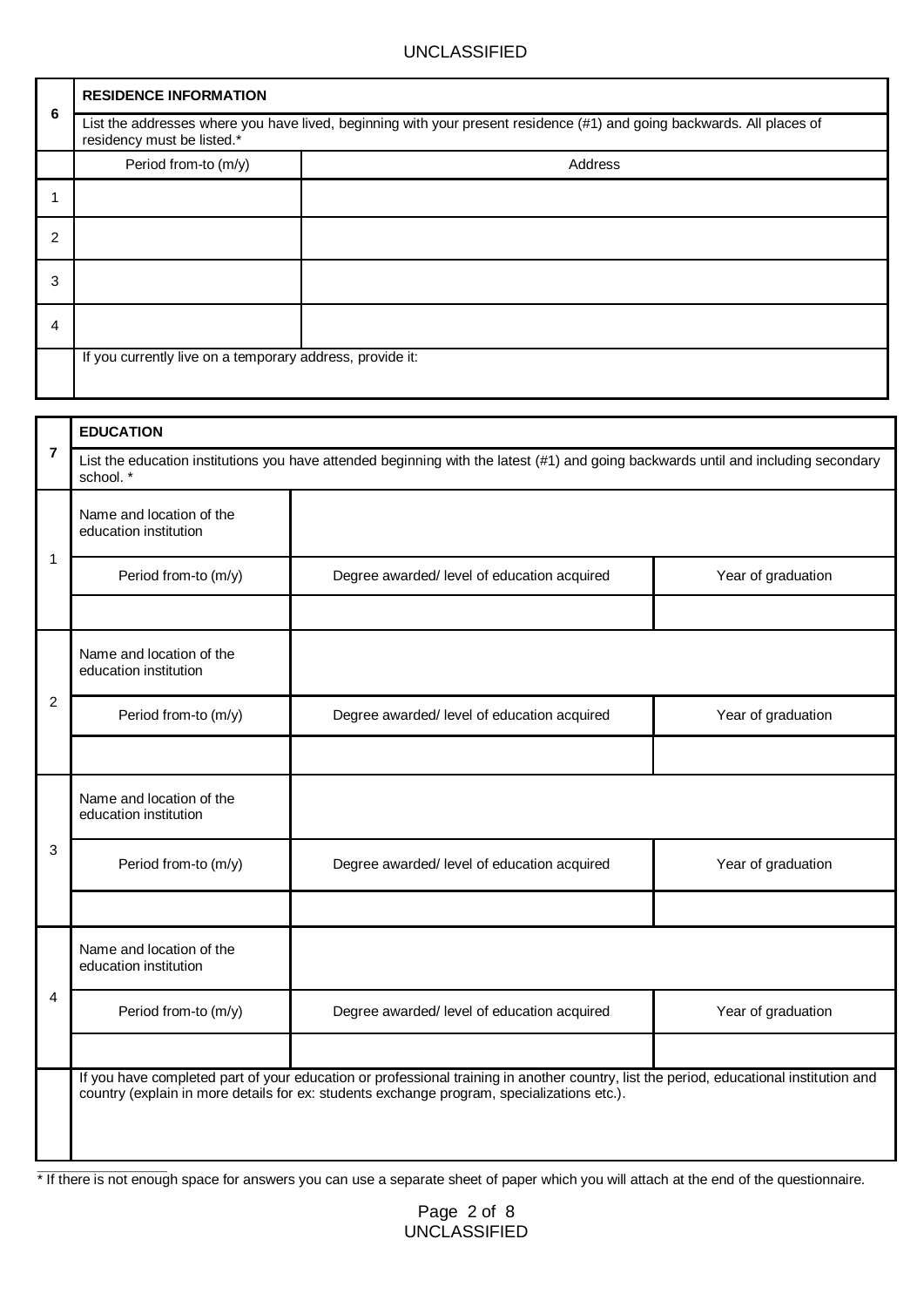| 8                       | <b>EMPLOYMENT DATA</b>                                |                                                                                      |
|-------------------------|-------------------------------------------------------|--------------------------------------------------------------------------------------|
|                         |                                                       | List all of your employments, beginning with the present (#1) and going backwards. * |
|                         | Period from-to (m/y):                                 |                                                                                      |
|                         | Name and location of the employer                     |                                                                                      |
| 1                       | Job title                                             |                                                                                      |
|                         | Supervisor's name and telephone<br>number for contact |                                                                                      |
|                         | Period from-to (m/y):                                 |                                                                                      |
|                         | Name and location of the employer                     |                                                                                      |
| $\overline{\mathbf{2}}$ | Job title                                             |                                                                                      |
|                         | Supervisor's name and telephone<br>number for contact |                                                                                      |
|                         | Period from-to (m/y):                                 |                                                                                      |
| 3                       | Name and location of the employer                     |                                                                                      |
|                         | Job title                                             |                                                                                      |
|                         | Supervisor's name and telephone<br>number for contact |                                                                                      |

| 9 | <b>CHARACTER REFERENCES</b>                                                                                                                                                                                                                                                                              |         |                  |  |  |  |
|---|----------------------------------------------------------------------------------------------------------------------------------------------------------------------------------------------------------------------------------------------------------------------------------------------------------|---------|------------------|--|--|--|
|   | Provide three people who know you well and who live in the Republic of North Macedonia. They should be good friends, partners,<br>colleagues, college roommates etc. Do not list your spouse, former spouse (s) or other relatives and try not to list anyone listed<br>elsewhere in this questionnaire. |         |                  |  |  |  |
|   | Name and surname                                                                                                                                                                                                                                                                                         | Address | Telephone number |  |  |  |
|   |                                                                                                                                                                                                                                                                                                          |         |                  |  |  |  |
|   |                                                                                                                                                                                                                                                                                                          |         |                  |  |  |  |
|   |                                                                                                                                                                                                                                                                                                          |         |                  |  |  |  |

\* If there is not enough space for answers you can use a separate sheet of paper which you will attach at the end of the questionnaire.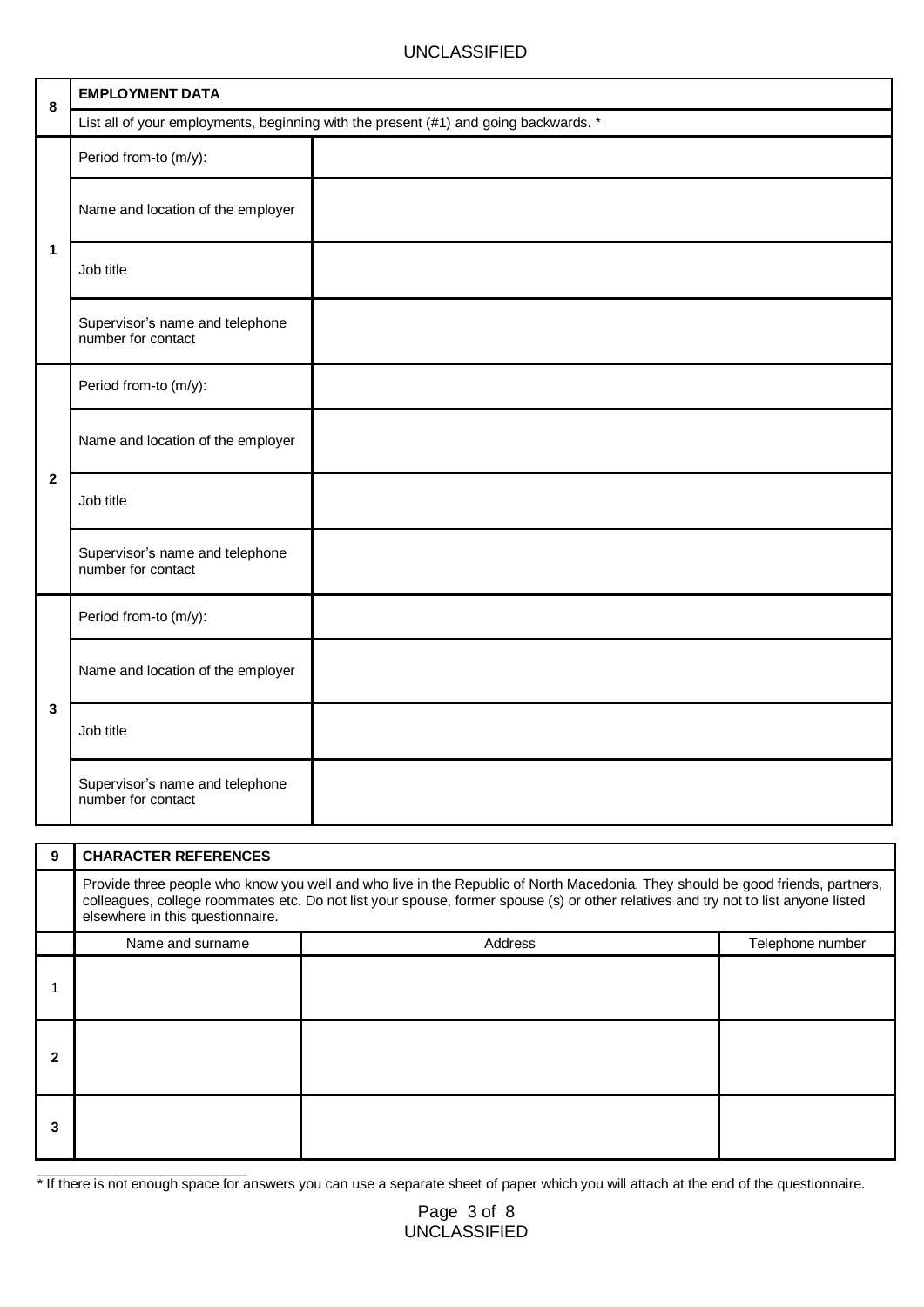| 10 <sub>1</sub> | <b>MARITAL STATUS</b>                                                                                                                        |  |         |  |                                   |  |          |  |
|-----------------|----------------------------------------------------------------------------------------------------------------------------------------------|--|---------|--|-----------------------------------|--|----------|--|
|                 | Circle the answer that applies to your current marital status<br>and provide data for your spouse/partner in the table(s) "a"<br>and/or "b". |  | Single  |  | Cohabitation                      |  | Divorced |  |
|                 |                                                                                                                                              |  | Married |  | Separated                         |  | Widowed  |  |
|                 | <b>SPOUSE/PARTNER</b>                                                                                                                        |  |         |  |                                   |  |          |  |
|                 | Name and surname                                                                                                                             |  |         |  |                                   |  |          |  |
|                 | Date and place of birth                                                                                                                      |  |         |  | Citizenship                       |  |          |  |
| a               | Personal identification number<br>(PIN)                                                                                                      |  |         |  | Citizenship of another<br>country |  |          |  |
|                 | Former name and surname                                                                                                                      |  |         |  | Former citizenship                |  |          |  |
|                 | Address of the spouse/partner, if different from your current address                                                                        |  |         |  |                                   |  |          |  |
|                 |                                                                                                                                              |  |         |  |                                   |  |          |  |
|                 | <b>FORMER SPOUSE</b>                                                                                                                         |  |         |  |                                   |  |          |  |
| $\mathbf b$     | Name and surname                                                                                                                             |  |         |  |                                   |  |          |  |
|                 | Date and place of birth                                                                                                                      |  |         |  |                                   |  |          |  |

| 11 | <b>FAMILY</b>    |                         |            |              |  |  |  |
|----|------------------|-------------------------|------------|--------------|--|--|--|
|    | Children         |                         |            |              |  |  |  |
|    | Name and Surname | Date and place of birth | <b>PIN</b> | Citizenship* |  |  |  |
|    |                  |                         |            |              |  |  |  |
| a  |                  |                         |            |              |  |  |  |
|    |                  |                         |            |              |  |  |  |
|    |                  |                         |            |              |  |  |  |

|   | Persons older than 18 years of age living in the same household |              |                         |            |              |  |  |  |
|---|-----------------------------------------------------------------|--------------|-------------------------|------------|--------------|--|--|--|
|   | Name and Surname                                                | Relationship | Date and place of birth | <b>PIN</b> | Citizenship* |  |  |  |
|   |                                                                 |              |                         |            |              |  |  |  |
| b |                                                                 |              |                         |            |              |  |  |  |
|   |                                                                 |              |                         |            |              |  |  |  |
|   |                                                                 |              |                         |            |              |  |  |  |
|   |                                                                 |              |                         |            |              |  |  |  |

| c | <b>Parents</b>   | Name and Surname | Date and place of birth | <b>PIN</b> | Citizenship* |
|---|------------------|------------------|-------------------------|------------|--------------|
|   | of the applicant |                  |                         |            |              |
|   |                  |                  |                         |            |              |
|   | of the           |                  |                         |            |              |
|   | spouse/partner   |                  |                         |            |              |

\* List the current citizenship as well as former citizenships and citizenships of other countries if they have one.

\_\_\_\_\_\_\_\_\_\_\_\_\_\_\_\_\_\_

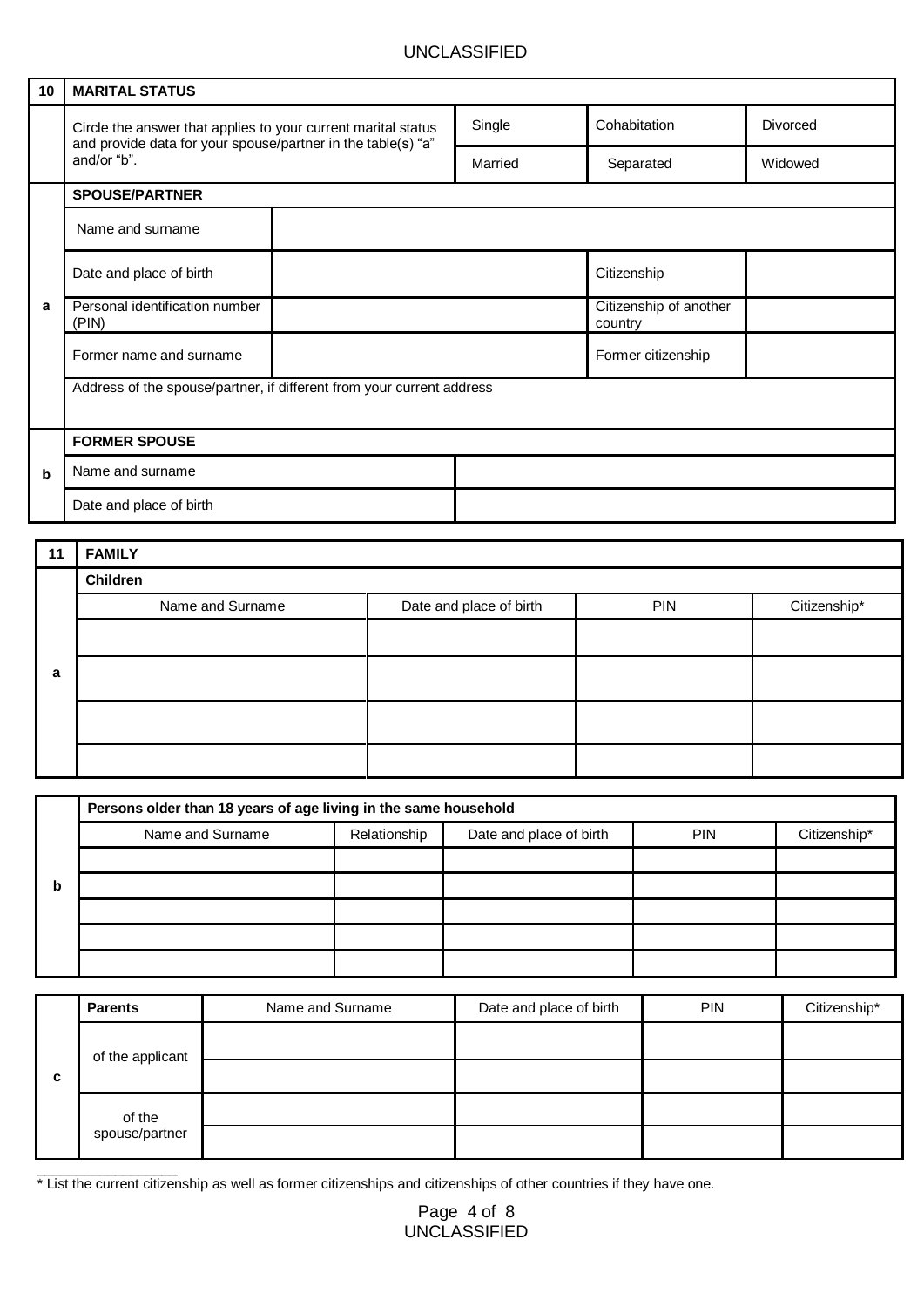| 12 | <b>MILITARY AND POLICE SERVICE</b> |          |                     |      |  |
|----|------------------------------------|----------|---------------------|------|--|
|    | Served military service            | YES / NO | Unit                | rank |  |
|    | Military personnel                 | YES/NO   | Unit                | rank |  |
|    | Police officer                     | YES / NO | Police unit-station | rank |  |

| 13                                                                                                                                                                                     | <b>FOREIGN ACTIVITIES</b>                                                                                                                                                                                                                                                                                                                                        |            |    |
|----------------------------------------------------------------------------------------------------------------------------------------------------------------------------------------|------------------------------------------------------------------------------------------------------------------------------------------------------------------------------------------------------------------------------------------------------------------------------------------------------------------------------------------------------------------|------------|----|
| a                                                                                                                                                                                      | Do you have any business relations or financial interests in a foreign country?                                                                                                                                                                                                                                                                                  | <b>Yes</b> | No |
| b                                                                                                                                                                                      | Are you now or have you ever been employed/engaged by a foreign government, agency or<br>company?                                                                                                                                                                                                                                                                | Yes        | N٥ |
| c                                                                                                                                                                                      | Have you ever had any contact with official institutions of foreign country, its representing offices<br>(such as embassies or consulates), members of military, security, intelligence and other services,<br>except for the official needs from your job position?<br>(Do not include the routine visa applications and the border crossings related contacts) | Yes        |    |
| If you answered "Yes" under a), b) or c) above, explain more below: provide the dates and names of the companies, institutions and<br>persons and an explanation of your involvement*. |                                                                                                                                                                                                                                                                                                                                                                  |            |    |

| 14                                                                                                                             | <b>FOREIGN TRAVEL</b> |        |                     |  |  |
|--------------------------------------------------------------------------------------------------------------------------------|-----------------------|--------|---------------------|--|--|
| List the foreign countries where you have resided for more than 3 mounts, beginning with the latest (#1) and going backwards*. |                       |        |                     |  |  |
|                                                                                                                                |                       |        |                     |  |  |
|                                                                                                                                |                       |        |                     |  |  |
|                                                                                                                                | Period from-to (m/y): | Reason | Address and country |  |  |
| 1                                                                                                                              |                       |        |                     |  |  |
| $\overline{2}$                                                                                                                 |                       |        |                     |  |  |
| 3                                                                                                                              |                       |        |                     |  |  |
| 4                                                                                                                              |                       |        |                     |  |  |
|                                                                                                                                |                       |        |                     |  |  |

| 15 | DATA FOR CRIMINAL AND MISDEMEANOUR RECORDS                                                                                                                                                        |     |     |
|----|---------------------------------------------------------------------------------------------------------------------------------------------------------------------------------------------------|-----|-----|
|    | For this section provide information regardless whether the record in your case has been expunged from the court records.<br>(Do not list the small traffic penalties)                            |     |     |
| a  | Has there been or is there an ongoing process against you for a criminal or minor offence?<br><b>Yes</b><br>No.                                                                                   |     |     |
| b  | Have you been pronounced any final or non-enforceable court verdict or decision?                                                                                                                  | Yes | No. |
|    | If you answered "Yes" under a) or b) above, explain below: what is the nature of the offence, when and at which court the process took<br>place, and what is the verdict/ decision of the court*. |     |     |

\* If there is not enough space for answers you can use a separate sheet of paper which you will attach at the end of the questionnaire.

\_\_\_\_\_\_\_\_\_\_\_\_\_\_\_\_\_\_\_\_\_\_\_\_\_

Page 5 of 8 UNCLASSIFIED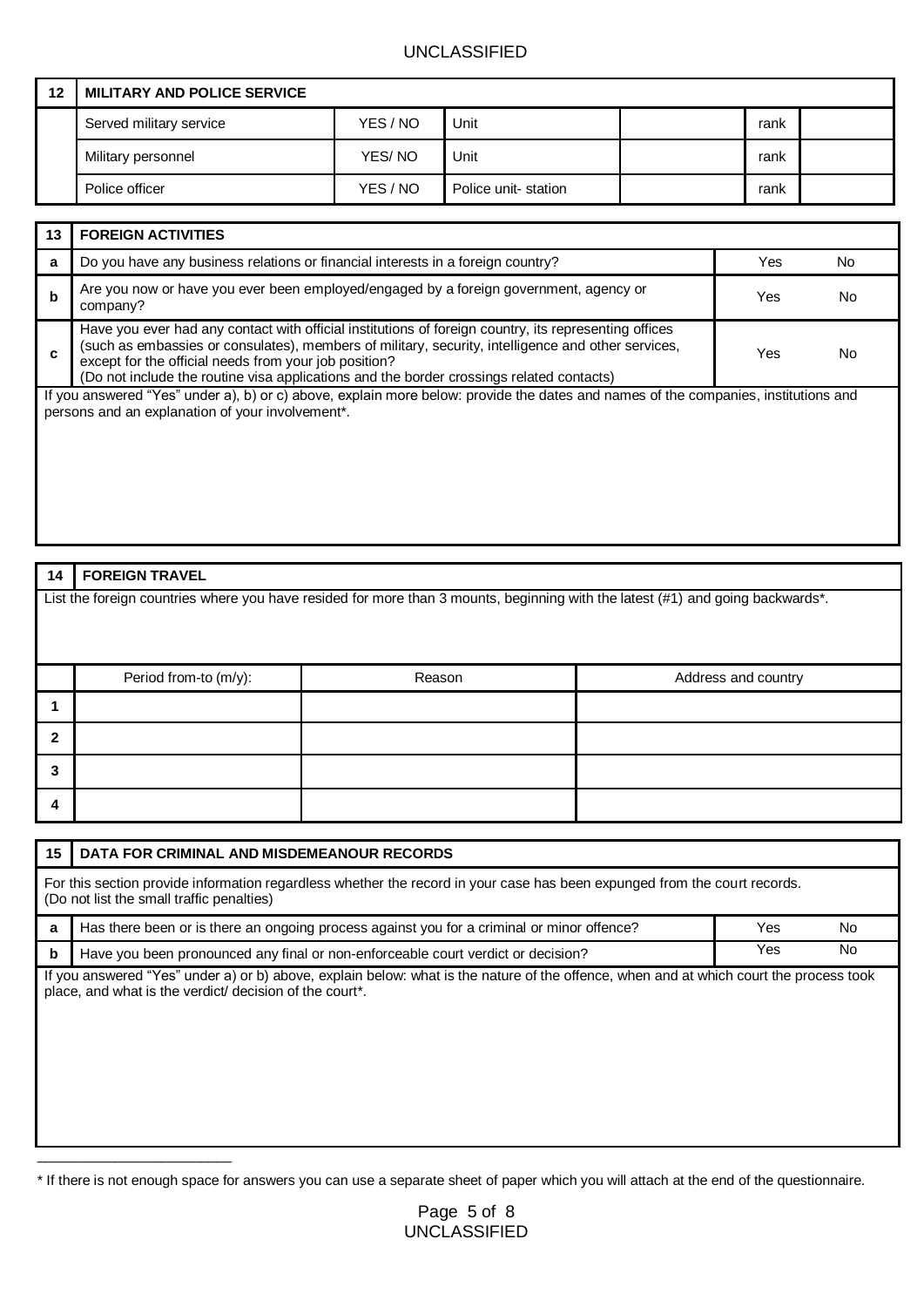| 16 | DRUGS AND ALCOHOL RELATED ACTIVITIES                                                                            |     |    |
|----|-----------------------------------------------------------------------------------------------------------------|-----|----|
| a  | Do you or have you ever used drugs or psychotropic substances?                                                  | Yes | No |
| b  | Are you or have you ever been involved in illegal manufacturing or sale of drugs or psychotropic<br>substances? | Yes | Nc |
| c  | Are you or have you ever been an alcohol addict?                                                                | Yes | Nc |
|    | If you answered "Yes" under a), b) or c) above, explain in more details:                                        |     |    |

| Principal medical facility and personal physician                                             |           |
|-----------------------------------------------------------------------------------------------|-----------|
| Contact information about your personal physician                                             |           |
| Are you or have you ever been treated for psychiatric<br>disorders?                           | Yes<br>No |
| If you answered "Yes" above, give information about the illness, time and period of treatment |           |
|                                                                                               |           |

| 18                                                                                                                                                                      | <b>PREVIOUS SECURITY CLEARANCES</b>                                                                                                                                                         |     |     |  |
|-------------------------------------------------------------------------------------------------------------------------------------------------------------------------|---------------------------------------------------------------------------------------------------------------------------------------------------------------------------------------------|-----|-----|--|
| a                                                                                                                                                                       | Have you ever been granted a security clearance?                                                                                                                                            | Yes | Nο  |  |
| b                                                                                                                                                                       | Have you ever been denied a security clearance?                                                                                                                                             | Yes | No. |  |
| c                                                                                                                                                                       | Have you ever been revoked a security clearance?<br>Note: Administrative downgrade of the level of the security clearance or termination of its validity is<br>not considered a revocation. | Yes | חצו |  |
|                                                                                                                                                                         | If you answered "Yes" under a), b) or c) above, explain in more details below: *                                                                                                            |     |     |  |
| - When did you have a security clearance and for which employer it was issued, what was the type and level of the security clearance<br>and the period of its validity? |                                                                                                                                                                                             |     |     |  |
|                                                                                                                                                                         | - Which security clearance have you been denied or revoked, did you file a complaint against the decision and what was the end<br>result of your complaint?                                 |     |     |  |
|                                                                                                                                                                         |                                                                                                                                                                                             |     |     |  |
|                                                                                                                                                                         |                                                                                                                                                                                             |     |     |  |
|                                                                                                                                                                         |                                                                                                                                                                                             |     |     |  |

\_\_\_\_\_\_\_\_\_\_\_\_\_\_\_\_\_\_\_\_\_\_\_\_\_

<sup>\*</sup> If there is not enough space for answers you can use a separate sheet of paper which you will attach at the end of the questionnaire.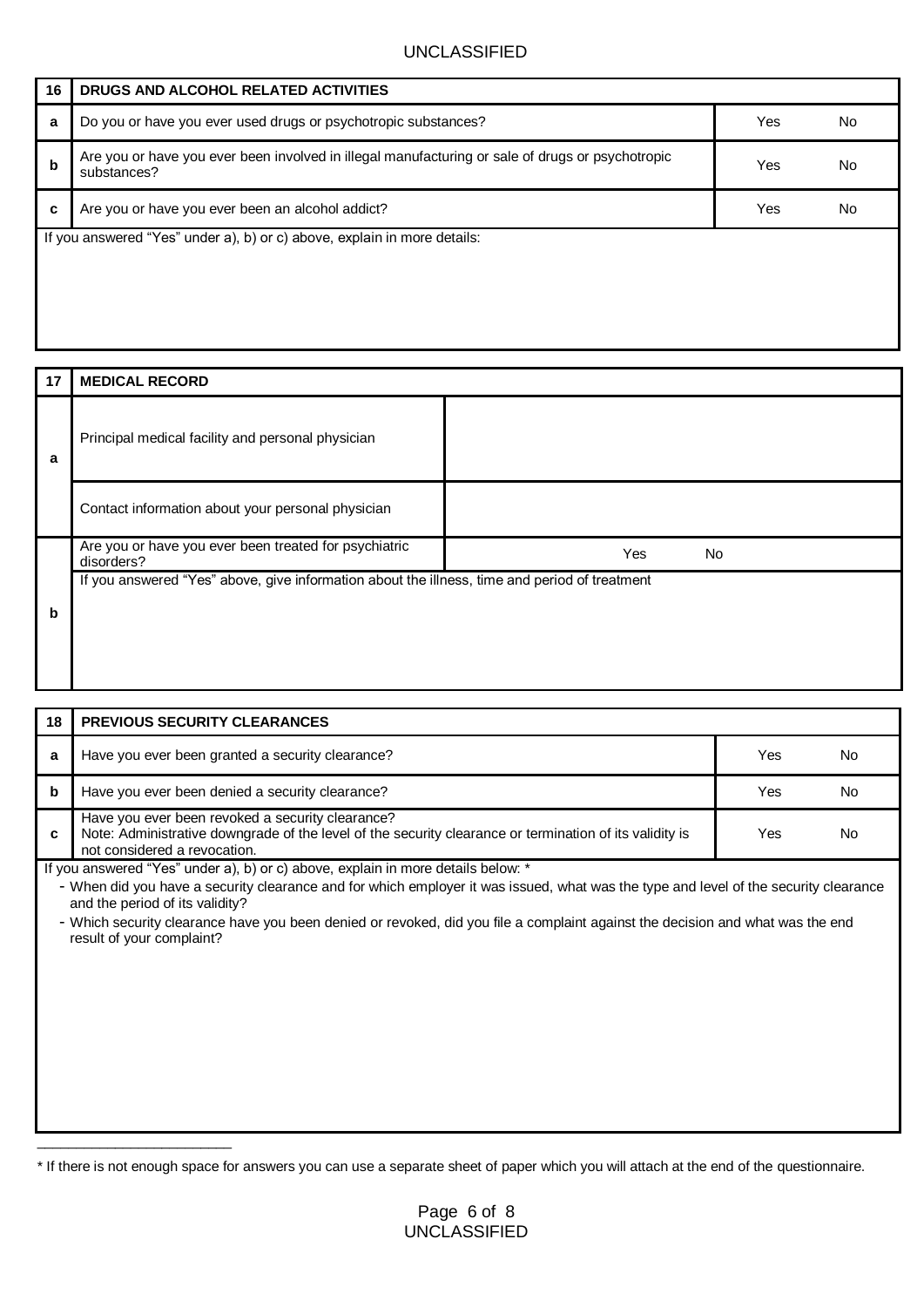| 19 | PERSONAL FINANCIAL AND PROPERTY RECORD                                                                           |  |
|----|------------------------------------------------------------------------------------------------------------------|--|
| a  | Regular monthly income expressed in MKD                                                                          |  |
| b  | If you have other revenues, list them together with their<br>value expressed in MKD                              |  |
| C  | Approximate total market value of the real estate, other<br>property and amount of money expressed in MKD        |  |
| d  | If you have financial obligations (credits) list their total<br>amount                                           |  |
| е  | Tax evasion/offences?<br>If you answer with "Yes", list the offences with the<br>period when they have happened. |  |

| 20                                                                       | <b>SECURITY RISK</b>                                                                                                                                                                          |     |  |  |
|--------------------------------------------------------------------------|-----------------------------------------------------------------------------------------------------------------------------------------------------------------------------------------------|-----|--|--|
| a                                                                        | Have you ever been a member of an organization whose goal was to violently overthrow the<br>constitutional orders of the Republic of North Macedonia and of the NATO and EU member countries? | Yes |  |  |
| b                                                                        | Have you ever been involved in activities whose goal was to violently overthrow the constitutional orders<br>of the Republic of North Macedonia and the NATO and EU member countries?         | Yes |  |  |
| c                                                                        | Have you ever been involved in terrorist activities?                                                                                                                                          | Yes |  |  |
| If you answered "Yes" under a), b) or c), explain in more details below: |                                                                                                                                                                                               |     |  |  |
|                                                                          |                                                                                                                                                                                               |     |  |  |
|                                                                          |                                                                                                                                                                                               |     |  |  |

| 21 | <b>SOCIAL MEDIA</b>                                                               |            |
|----|-----------------------------------------------------------------------------------|------------|
|    | Do you have or have you ever had active profiles on the social<br>media networks? | Yes<br>No. |
|    | If you answered "Yes", list the profiles and the social media<br>networks?        |            |